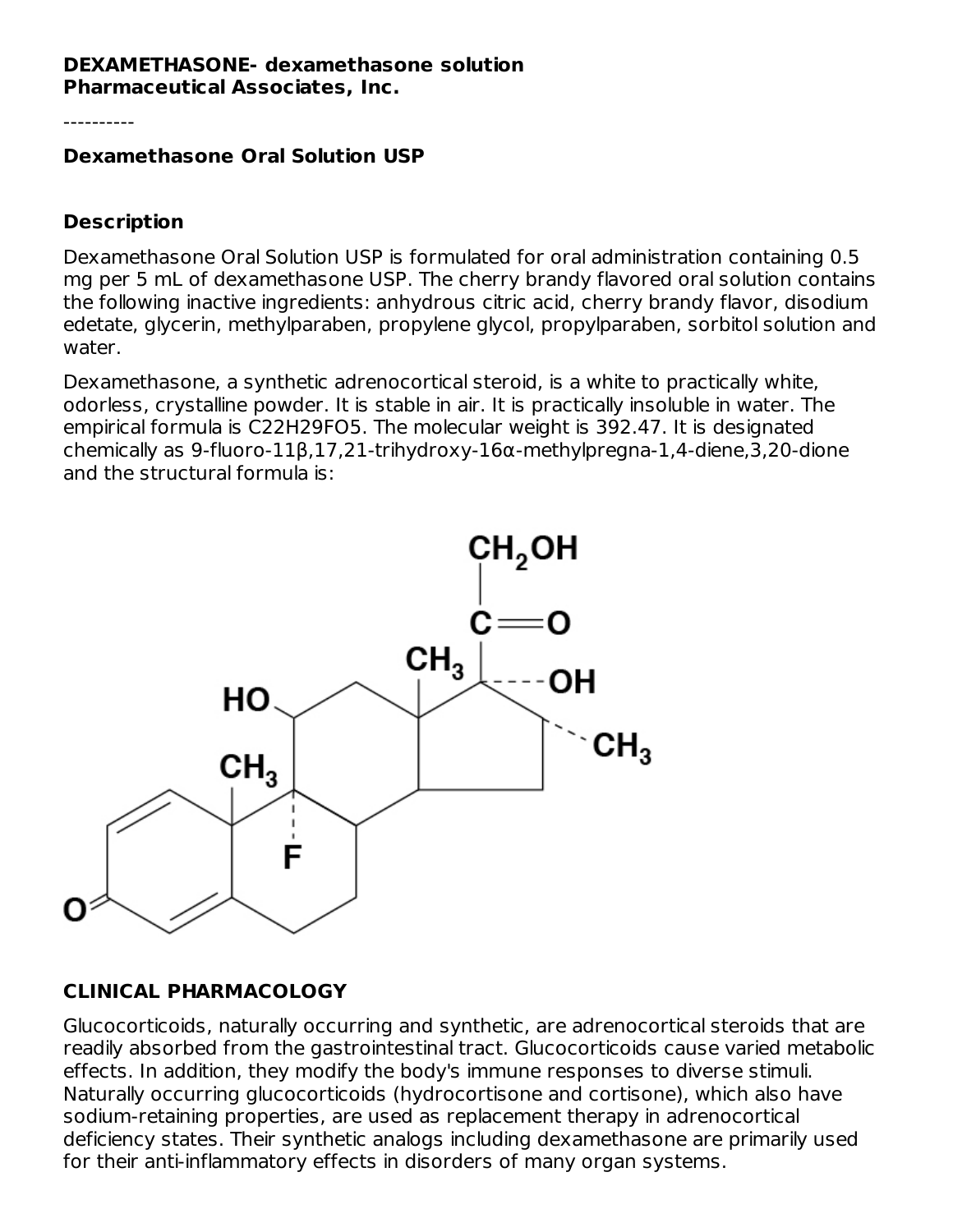At equipotent anti-inflammatory doses, dexamethasone almost completely lacks the sodium-retaining property of hydrocortisone and closely related derivatives of hydrocortisone.

# **INDICATIONS AND USAGE**

# **Allergic States**

Control of severe or incapacitating allergic conditions intractable to adequate trials of conventional treatment in asthma, atopic dermatitis, contact dermatitis, drug hypersensitivity reactions, perennial or seasonal allergic rhinitis, and serum sickness.

# **Dermatologic Diseases**

Bullous dermatitis herpetiformis, exfoliative erythroderma, mycosis fungoides, pemphigus, and severe erythema multiforme (Stevens-Johnson syndrome).

# **Endocrine Disorders**

Primary or secondary adrenocortical insufficiency (hydrocortisone or cortisone is the drug of choice; may be used in conjunction with synthetic mineralocorticoid analogs where applicable; in infancy mineralocorticoid supplementation is of particular importance), congenital adrenal hyperplasia, hypercalcemia associated with cancer, and nonsuppurative thyroiditis.

### **Gastrointestinal Diseases**

To tide the patient over a critical period of the disease in regional enteritis and ulcerative colitis.

# **Hematologic Disorders**

Acquired (autoimmune) hemolytic anemia, congenital (erythroid) hypoplastic anemia (Diamond-Blackfan anemia), idiopathic thrombocytopenic purpura in adults, pure red cell aplasia, and selected cases of secondary thrombocytopenia.

#### **Miscellaneous**

Diagnostic testing of adrenocortical hyperfunction, trichinosis with neurologic or myocardial involvement, tuberculous meningitis with subarachnoid block or impending block when used with appropriate antituberculous chemotherapy.

#### **Neoplastic Diseases**

For the palliative management of leukemias and lymphomas.

# **Nervous System**

Acute exacerbations of multiple sclerosis, cerebral edema associated with primary or metastatic brain tumor, craniotomy, or head injury.

# **Ophthalmic Diseases**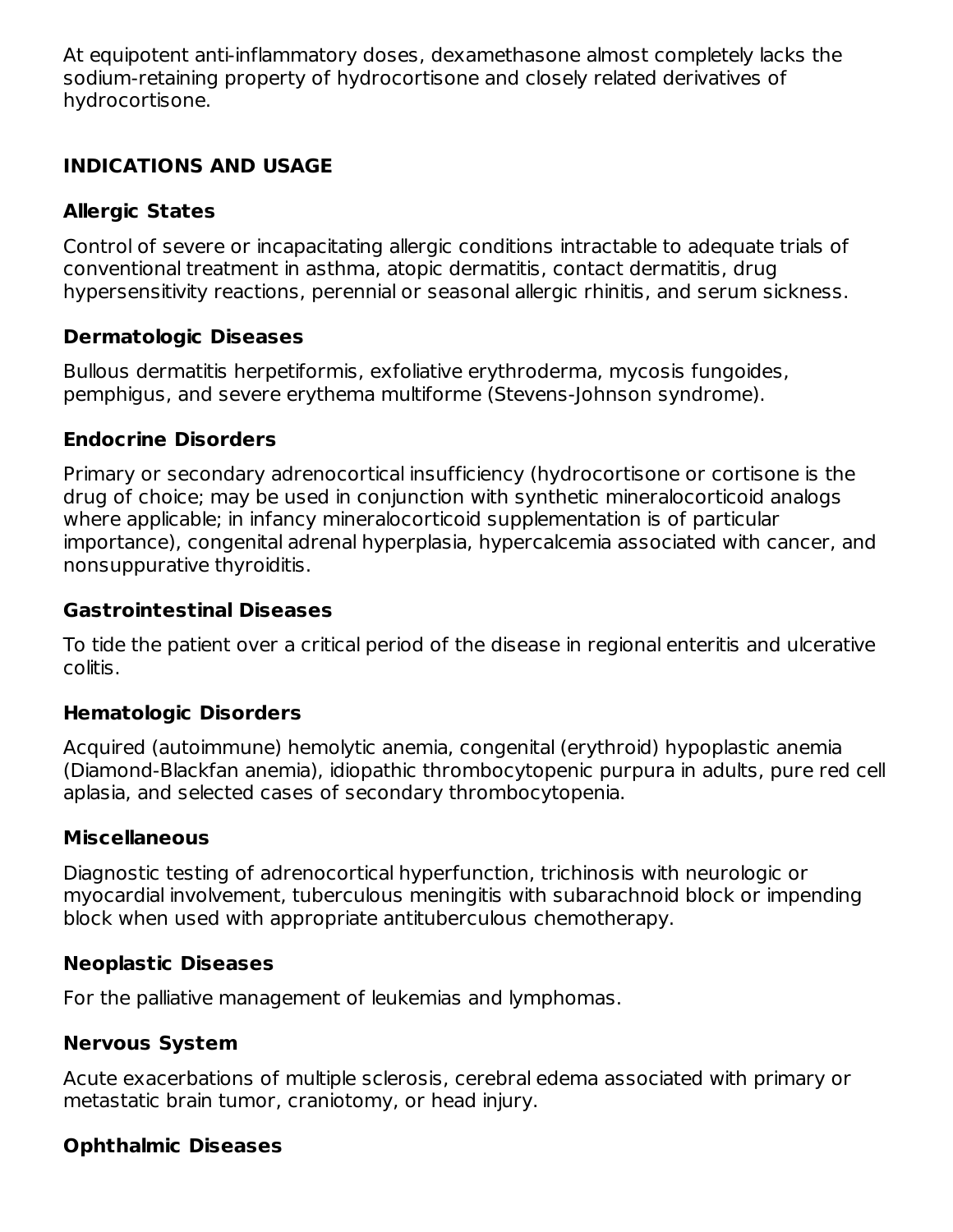Sympathetic ophthalmia, temporal arteritis, uveitis, and ocular inflammatory conditions unresponsive to topical corticosteroids.

### **Renal Diseases**

To induce a diuresis or remission of proteinuria in idiopathic nephrotic syndrome or that due to lupus erythematosus.

# **Respiratory Diseases**

Berylliosis, fulminating or disseminated pulmonary tuberculosis when used concurrently with appropriate antituberculous chemotherapy, idiopathic eosinophilic pneumonias, symptomatic sarcoidosis.

# **Rheumatic Disorders**

As adjunctive therapy for short-term administration (to tide the patient over an acute episode or exacerbation) in acute gouty arthritis, acute rheumatic carditis, ankylosing spondylitis, psoriatic arthritis, rheumatoid arthritis, including juvenile rheumatoid arthritis (selected cases may require low-dose maintenance therapy). For the treatment of dermatomyositis, polymyositis, and systemic lupus erythematosus.

# **CONTRAINDICATIONS**

Systemic fungal infections (see WARNINGS: Fungal Infections) and in patients who are hypersensitive to any components of these products.

# **WARNINGS**

# **General**

Rare instances of anaphylactoid reactions have occurred in patients receiving corticosteroid therapy (see ADVERSE REACTIONS).

Increased dosage of rapidly acting corticosteroids is indicated in patients on corticosteroid therapy subjected to any unusual stress before, during, and after the stressful situation.

# **Cardio-Renal**

Average and large doses of corticosteroids can cause elevation of blood pressure, sodium and water retention, and increased excretion of potassium. These effects are less likely to occur with the synthetic derivatives except when used in large doses. Dietary salt restriction and potassium supplementation may be necessary. All corticosteroids increase calcium excretion.

Literature reports suggest an apparent association between use of corticosteroids and left ventricular free wall rupture after a recent myocardial infarction; therefore, therapy with corticosteroids should be used with great caution in these patients.

# **Endocrine**

Corticosteroids can produce reversible hypothalamic-pituitary adrenal (HPA) axis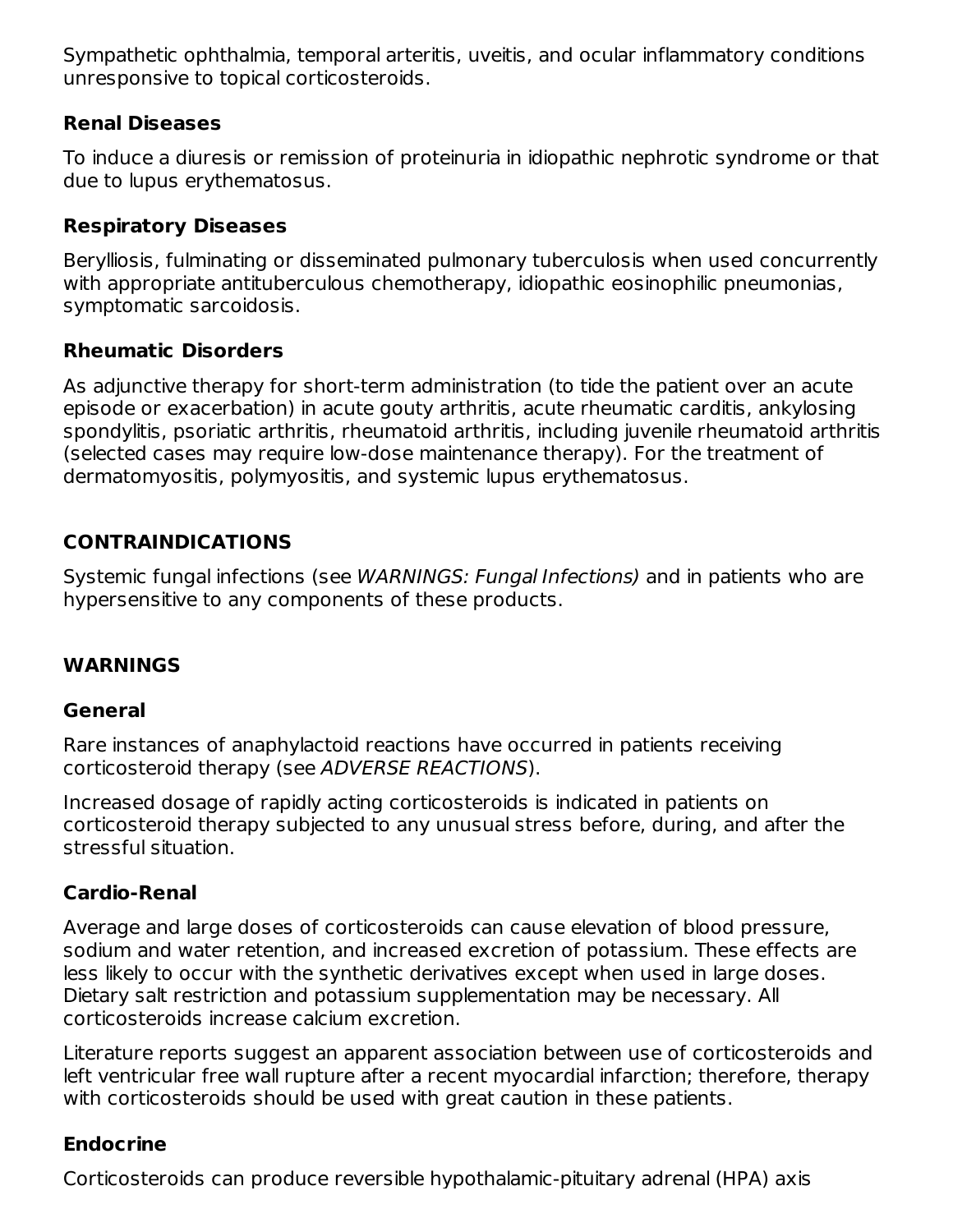Corticosteroids can produce reversible hypothalamic-pituitary adrenal (HPA) axis suppression with the potential for glucocorticosteroid insufficiency after withdrawal of treatment. Adrenocortical insufficiency may result from too rapid withdrawal of corticosteroids and may be minimized by gradual reduction of dosage. This type of relative insufficiency may persist for months after discontinuation of therapy; therefore, in any situation of stress occurring during that period, hormone therapy should be reinstituted. If the patient is receiving steroids already, dosage may have to be increased.

Metabolic clearance of corticosteroids is decreased in hypothyroid patients and increased in hyperthyroid patients. Changes in thyroid status of the patient may necessitate adjustment in dosage.

# **Infections**

General: Patients who are on corticosteroids are more susceptible to infections than are healthy individuals. There may be decreased resistance and inability to localize infection when corticosteroids are used. Infection with any pathogen (viral, bacterial, fungal, protozoan or helminthic) in any location of the body may be associated with the use of corticosteroids alone or in combination with other immunosuppressive agents. These infections may be mild to severe. With increasing doses of corticosteroids, the rate of occurrence of infectious complications increases. Corticosteroids may also mask some signs of current infection.

Fungal Infections: Corticosteroids may exacerbate systemic fungal infections and therefore should not be used in the presence of such infections unless they are needed to control life-threatening drug reactions. There have been cases reported in which concomitant use of amphotericin B and hydrocortisone was followed by cardiac enlargement and congestive heart failure (see PRECAUTIONS: Drug Interactions: Amphotericin B injection and potassium-depleting agents).

Special Pathogens: Latent disease may be activated or there may be an exacerbation of intercurrent infections due to pathogens, including those caused by Amoeba, Candida, Cryptococcus, Mycobacterium, Nocardia, Pneumocystis, Toxoplasma.

It is recommended that latent amebiasis or active amebiasis be ruled out before initiating corticosteroid therapy in any patient who has spent time in the tropics or any patient with unexplained diarrhea.

Similarly, corticosteroids should be used with great care in patients with known or suspected Strongyloides (threadworm) infestation. In such patients, corticosteroidinduced immunosuppression may lead to Strongyloides hyperinfection and dissemination with widespread larval migration, often accompanied by severe enterocolitis and potentially fatal gram-negative septicemia.

Corticosteroids should not be used in cerebral malaria.

Tuberculosis: The use of corticosteroids in active tuberculosis should be restricted to those cases of fulminating or disseminated tuberculosis in which the corticosteroid is used for the management of the disease in conjunction with an appropriate antituberculous regimen.

If corticosteroids are indicated in patients with latent tuberculosis or tuberculin reactivity, close observation is necessary as reactivation of the disease may occur. During prolonged corticosteroid therapy, these patients should receive chemoprophylaxis.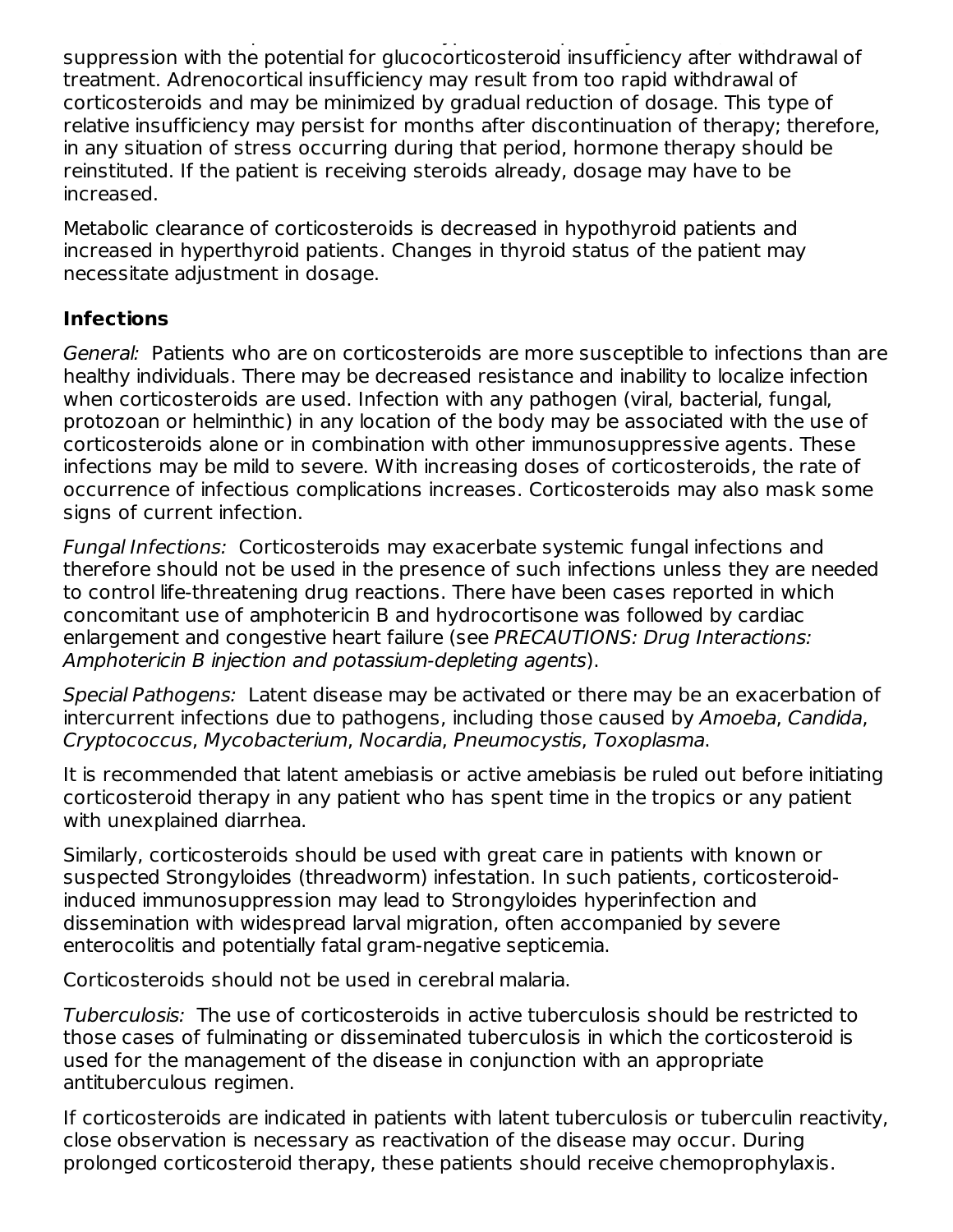Vaccination: **Administration of live or live, attenuated vaccines is contraindicated in patients receiving immunosuppressive doses of corticosteroids. Killed or inactivated vaccines may be administered. However, the response to such vaccines cannot be predicted.** Immunization procedures may be undertaken in patients who are receiving corticosteroids as replacement therapy, e.g., for Addison's disease.

Viral Infections: Chickenpox and measles can have a more serious or even fatal course in pediatric and adult patients on corticosteroids. In pediatric and adult patients who have not had these diseases, particular care should be taken to avoid exposure. The contribution of the underlying disease and/or prior corticosteroid treatment to the risk is also not known. If exposed to chickenpox, prophylaxis with varicella zoster immune globulin (VZIG) may be indicated. If exposed to measles, prophylaxis with immune globulin (IG) may be indicated. (See the respective package inserts for VZIG and IG for complete prescribing information.) If chickenpox develops, treatment with antiviral agents should be considered.

# **Ophthalmic**

Use of corticosteroids may produce posterior subcapsular cataracts, glaucoma with possible damage to the optic nerves, and may enhance the establishment of secondary ocular infections due to bacteria, fungi, or viruses. Consider referral to an ophthalmologist for patients who develop ocular symptoms or use corticosteroidcontaining products for more than 6 weeks. The use of oral corticosteroids is not recommended in the treatment of optic neuritis and may lead to an increase in the risk of new episodes. Corticosteroids should not be used in active ocular herpes simplex.

# **PRECAUTIONS**

#### **General**

The lowest possible dose of corticosteroids should be used to control the condition under treatment. When reduction in dosage is possible, the reduction should be gradual.

Since complications of treatment with corticosteroids are dependent on the size of the dose and the duration of treatment, a risk/benefit decision must be made in each individual case as to dose and duration of treatment and as to whether daily or intermittent therapy should be used.

Kaposi's sarcoma has been reported to occur in patients receiving corticosteroid therapy, most often for chronic conditions. Discontinuation of corticosteroids may result in clinical improvement.

#### **Cardio-Renal**

As sodium retention with resultant edema and potassium loss may occur in patients receiving corticosteroids, these agents should be used with caution in patients with congestive heart failure, hypertension, or renal insufficiency.

# **Endocrine**

Drug-induced secondary adrenocortical insufficiency may be minimized by gradual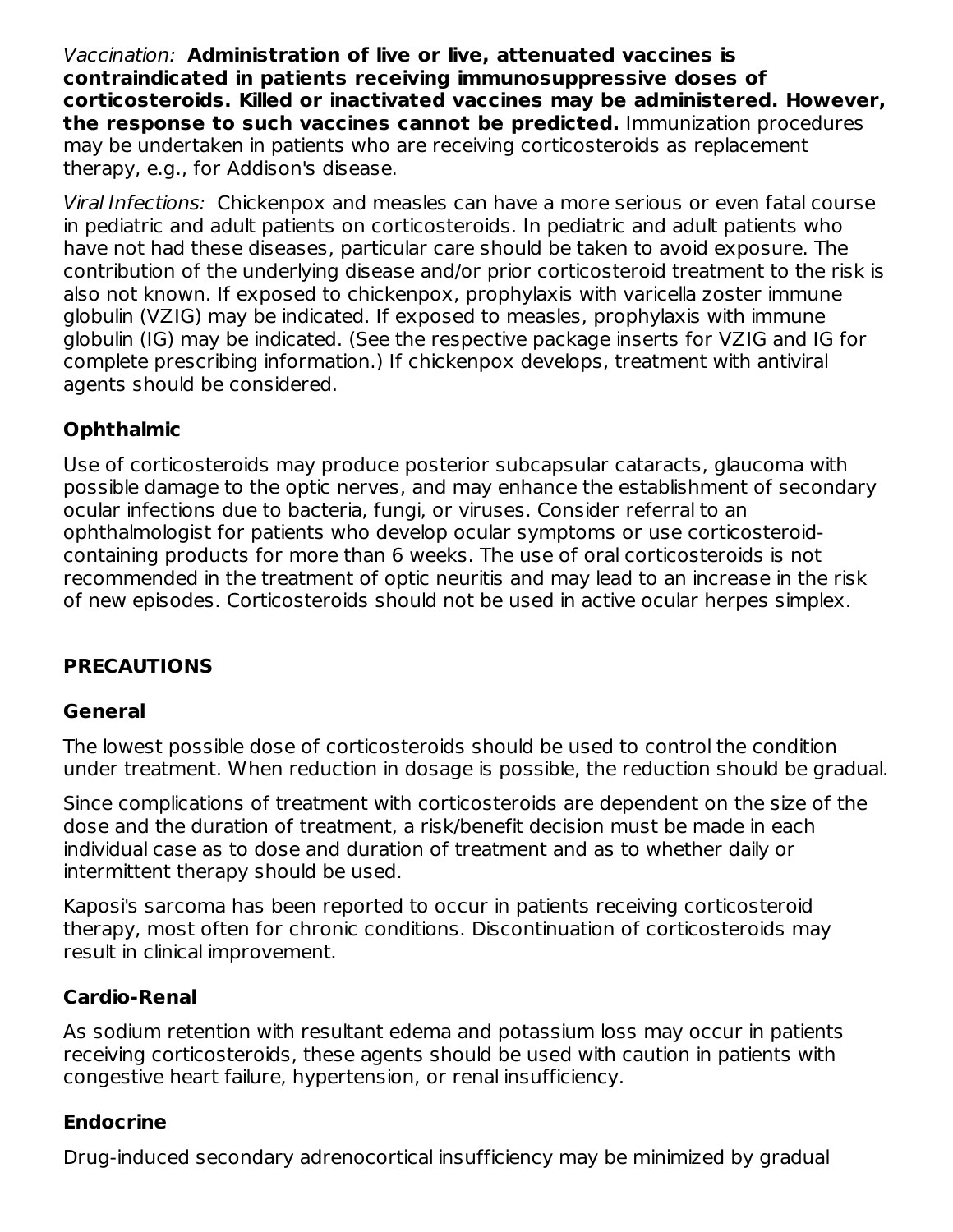reduction of dosage. This type of relative insufficiency may persist for months after discontinuation of therapy; therefore, in any situation of stress occurring during that period, hormone therapy should be reinstituted. Since mineralocorticoid secretion may be impaired, salt and/or a mineralocorticoid should be administered concurrently.

### **Gastrointestinal**

Steroids should be used with caution in active or latent peptic ulcers, diverticulitis, fresh intestinal anastomoses, and nonspecific ulcerative colitis, since they may increase the risk of a perforation.

Signs of peritoneal irritation following gastrointestinal perforation in patients receiving corticosteroids may be minimal or absent.

There is an enhanced effect due to decreased metabolism of corticosteroids in patients with cirrhosis.

### **Musculoskeletal**

Corticosteroids decrease bone formation and increase bone resorption both through their effect on calcium regulation (i.e., decreasing absorption and increasing excretion) and inhibition of osteoblast function. This, together with a decrease in the protein matrix of the bone secondary to an increase in protein catabolism, and reduced sex hormone production, may lead to inhibition of bone growth in pediatric patients and the development of osteoporosis at any age. Special consideration should be given to patients at increased risk of osteoporosis (e.g., postmenopausal women) before initiating corticosteroid therapy.

#### **Neuro-Psychiatric**

Although controlled clinical trials have shown corticosteroids to be effective in speeding the resolution of acute exacerbations of multiple sclerosis, they do not show that they affect the ultimate outcome or natural history of the disease. The studies do show that relatively high doses of corticosteroids are necessary to demonstrate a significant effect (see DOSAGE AND ADMINISTRATION).

An acute myopathy has been observed with the use of high doses of corticosteroids, most often occurring in patients with disorders of neuromuscular transmission (e.g., myasthenia gravis), or in patients receiving concomitant therapy with neuromuscular blocking drugs (e.g., pancuronium). This acute myopathy is generalized, may involve ocular and respiratory muscles, and may result in quadriparesis. Elevation of creatinine kinase may occur. Clinical improvement or recovery after stopping corticosteroids may require weeks to years.

Psychic derangements may appear when corticosteroids are used, ranging from euphoria, insomnia, mood swings, personality changes, and severe depression, to frank psychotic manifestations. Also, existing emotional instability or psychotic tendencies may be aggravated by corticosteroids.

#### **Ophthalmic**

lntraocular pressure may become elevated in some individuals. If steroid therapy is continued for more than 6 weeks, intraocular pressure should be monitored.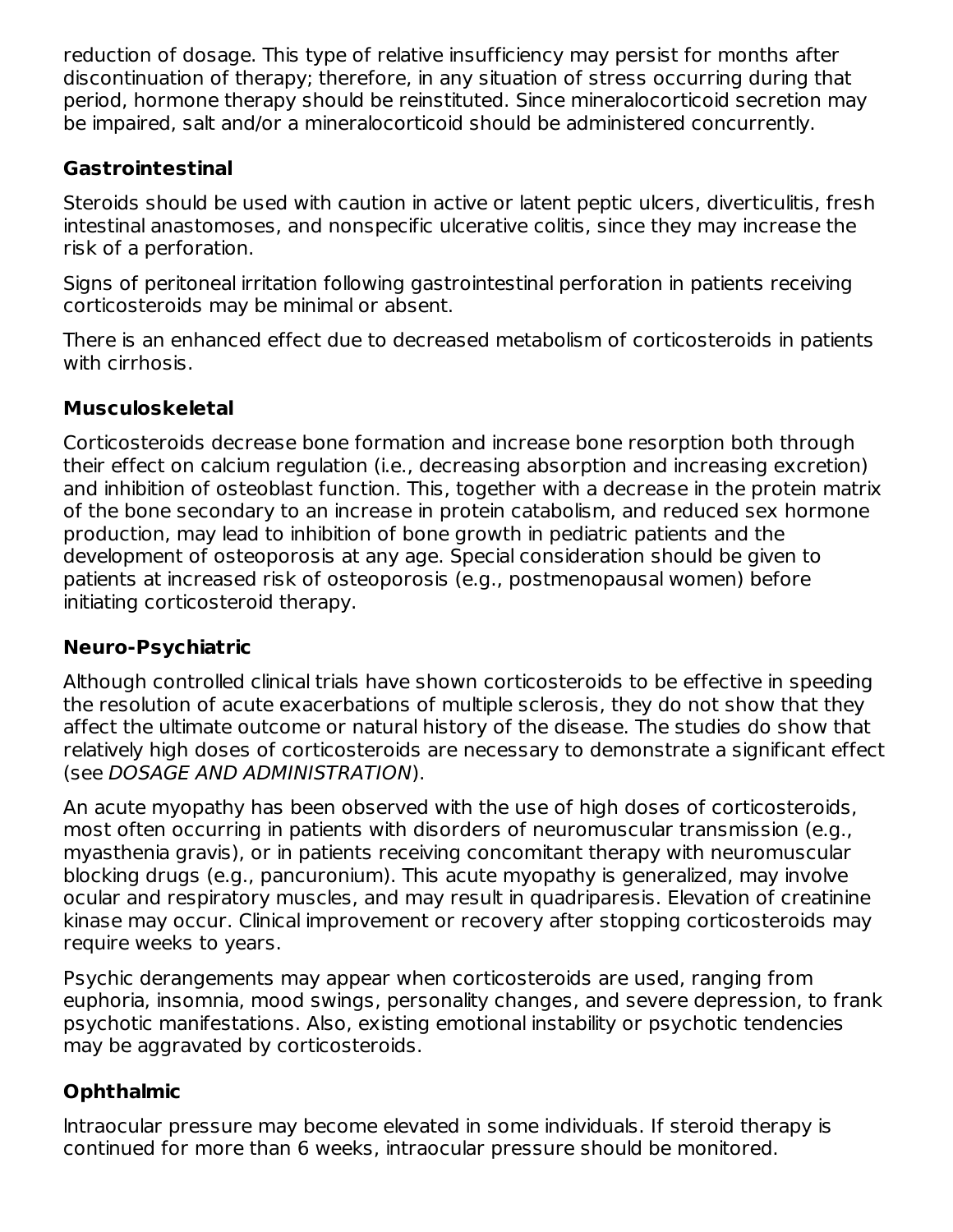### **Information for Patients**

Patients should be warned not to discontinue the use of corticosteroids abruptly or without medical supervision. As prolonged use may cause adrenal insufficiency and make patients dependent on corticosteroids, they should advise any medical attendants that they are taking corticosteroids and they should seek medical advice at once should they develop an acute illness including fever or other signs of infection. Following prolonged therapy, withdrawal of corticosteroids may result in symptoms of the corticosteroid withdrawal syndrome including myalgia, arthralgia, and malaise.

Persons who are on corticosteroids should be warned to avoid exposure to chickenpox or measles. Patients should also be advised that if they are exposed, medical advice should be sought without delay.

# **Drug Interactions**

Aminoglutethimide: Aminoglutethimide may diminish adrenal suppression by corticosteroids.

Amphotericin B injection and potassium-depleting agents: When corticosteroids are administered concomitantly with potassium-depleting agents (e.g., amphotericin B, diuretics), patients should be observed closely for development of hypokalemia. In addition, there have been cases reported in which concomitant use of amphotericin B and hydrocortisone was followed by cardiac enlargement and congestive heart failure.

Antibiotics: Macrolide antibiotics have been reported to cause a significant decrease in corticosteroid clearance (see Drug Interactions, CYP 3A4 Inducers,CYP 3A4 Inhibitors, and CYP 3A4 Substrates).

Anticholinesterases: Concomitant use of anticholinesterase agents and corticosteroids may produce severe weakness in patients with myasthenia gravis. If possible, anticholinesterase agents should be withdrawn at least 24 hours before initiating corticosteroid therapy.

Anticoagulants, oral: Co-administration of corticosteroids and warfarin usually results in inhibition of response to warfarin, although there have been some conflicting reports. Therefore, coagulation indices should be monitored frequently to maintain the desired anticoagulant effect.

Antidiabetics: Because corticosteroids may increase blood glucose concentrations, dosage adjustments of antidiabetic agents may be required.

Antitubercular drugs: Serum concentrations of isoniazid may be decreased.

Cholestyramine: Cholestyramine may increase the clearance of corticosteroids.

Cyclosporine: Increased activity of both cyclosporine and corticosteroids may occur when the two are used concurrently. Convulsions have been reported with this concurrent use.

Dexamethasone suppression test (DST): False-negative results in the dexamethasone suppression test (DST) in patients being treated with indomethacin have been reported. Thus, results of the DST should be interpreted with caution in these patients.

Digitalis glycosides: Patients on digitalis glycosides may be at increased risk of arrhythmias due to hypokalemia.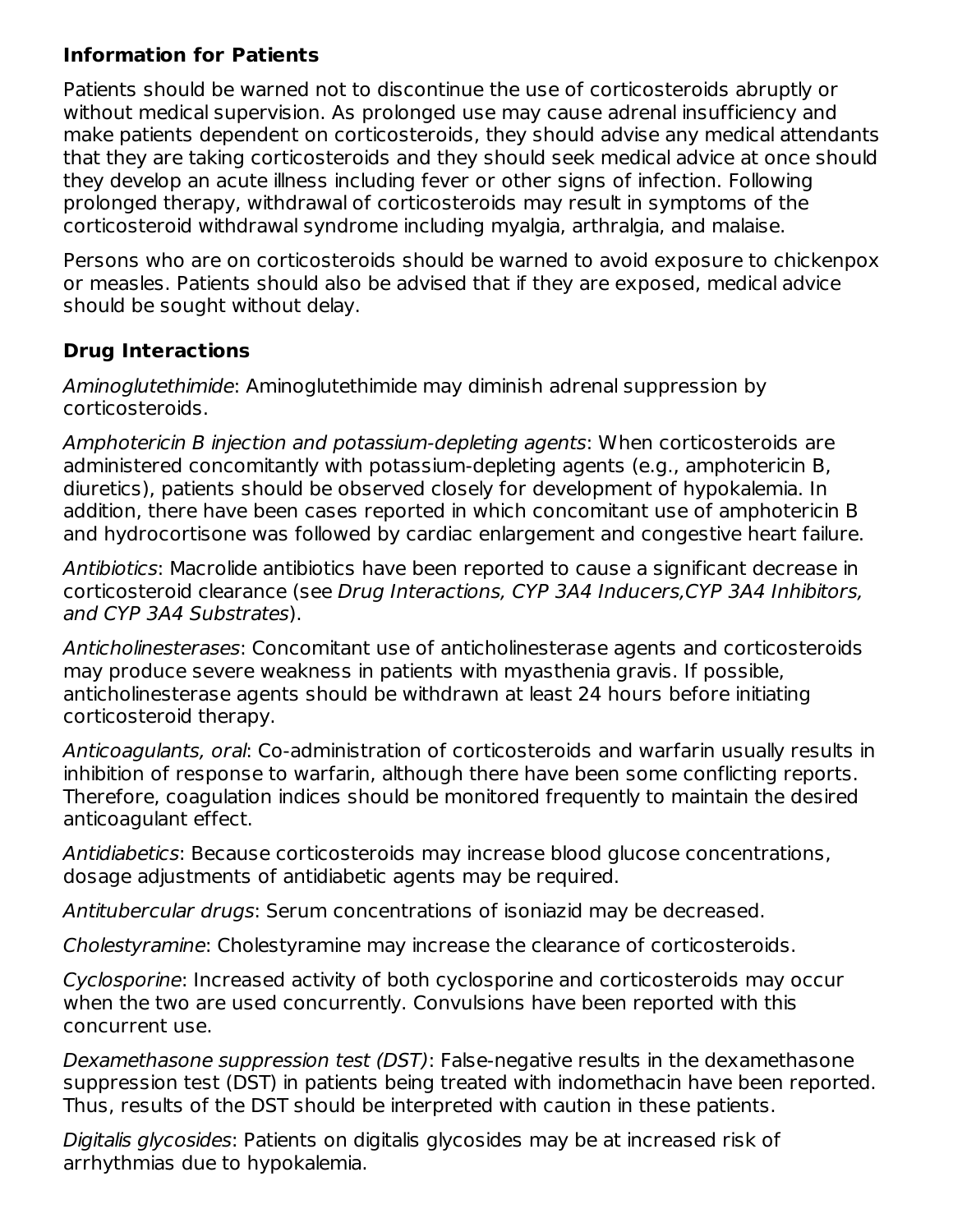Ephedrine: Ephedrine may enhance the metabolic clearance of corticosteroids, resulting in decreased blood levels and lessened physiologic activity, thus requiring an increase in corticosteroid dosage.

Estrogens, including oral contraceptives: Estrogens may decrease the hepatic metabolism of certain corticosteroids, thereby increasing their effect.

CYP 3A4 Inducers: Dexamethasone is metabolized by CYP 3A4. Drugs which induce cytochrome P450 3A4 (CYP 3A4) enzyme activity (e.g., barbiturates, phenytoin, carbamazepine, rifampin) may enhance the metabolism of corticosteroids and require that the dosage of the corticosteroid be increased.

CYP 3A4 Inhibitors: Concomitant administration of dexamethasone with erythromycin, a moderate CYP 3A4 inhibitor, has the potential to result in increased plasma concentrations of dexamethasone. Ketoconazole, a strong CYP3A4 inhibitor, has been reported to decrease the metabolism of certain corticosteroids by up to 60%, leading to increased risk of corticosteroid side effects. In addition, ketoconazole alone can inhibit adrenal corticosteroid synthesis and may cause adrenal insufficiency during corticosteroid withdrawal. Co-administration with other drugs which strongly inhibit CYP 3A4 (e.g., itraconazole, clarithromycin, ritonavir, cobicistat-containing products) may lead to increased plasma concentrations of corticosteroids and potentially increase the risk for systemic corticosteroid side effects. Consider the benefit of co-administration versus the potential risk of systemic corticosteroid effects, in which case patients should be monitored for systemic corticosteroid side effects.

CYP 3A4 Substrates: Dexamethasone is a moderate inducer of CYP 3A4. Coadministration with other drugs that are metabolized by CYP 3A4 (e.g., indinavir, erythromycin) may increase their clearance, resulting in decreased plasma concentration.

Nonsteroidal Anti-Inflammatory Agents (NSAIDS): Concomitant use of aspirin (or other nonsteroidal anti-inflammatory agents) and corticosteroids increases the risk of gastrointestinal side effects. Aspirin should be used cautiously in conjunction with corticosteroids in hypoprothrombinemia. The clearance of salicylates may be increased with concurrent use of corticosteroids.

Phenytoin: In post-marketing experience, there have been reports of both increases and decreases in phenytoin levels with dexamethasone co-administration, leading to alterations in seizure control.

Skin Tests: Corticosteroids may suppress reactions to skin tests.

Thalidomide: Co-administration with thalidomide should be employed cautiously, as toxic epidermal necrolysis has been reported with concomitant use.

Vaccines: Patients on corticosteroid therapy may exhibit a diminished response to toxoids and live or inactivated vaccines due to inhibition of antibody response. Corticosteroids may also potentiate the replication of some organisms contained in live attenuated vaccines. Routine administration of vaccines or toxoids should be deferred until corticosteroid therapy is discontinued if possible (see WARNINGS: Infections: Vaccination).

# **Carcinogenesis, Mutagenesis, Impairment of Fertility**

No adequate studies have been conducted in animals to determine whether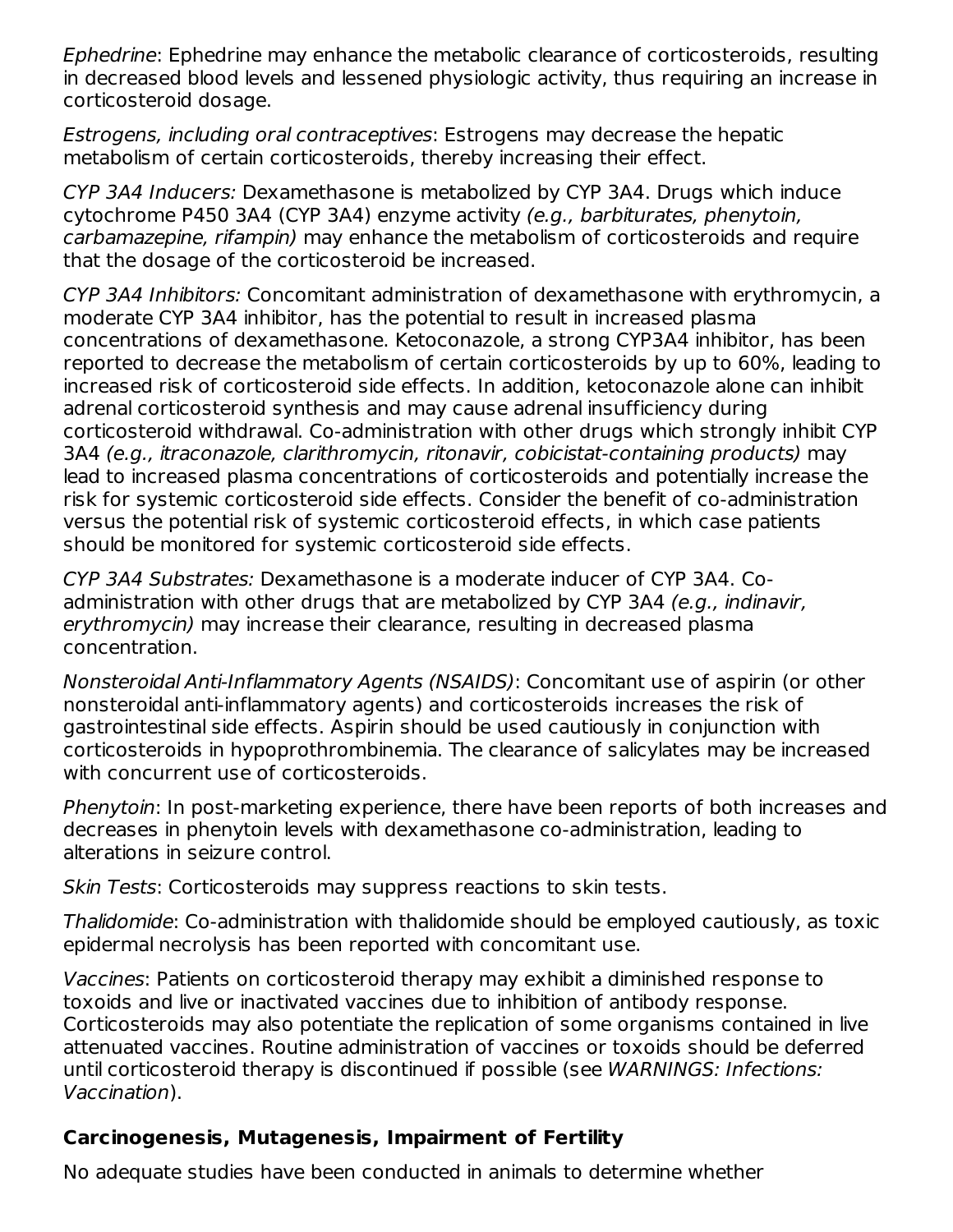corticosteroids have a potential for carcinogenesis or mutagenesis.

Steroids may increase or decrease motility and number of spermatozoa in some patients.

# **Pregnancy**

Teratogenic Effects: Pregnancy Category C: Corticosteroids have been shown to be teratogenic in many species when given in doses equivalent to the human dose. Animal studies in which corticosteroids have been given to pregnant mice, rats, and rabbits have yielded an increased incidence of cleft palate in the offspring. There are no adequate and well-controlled studies in pregnant women. Corticosteroids should be used during pregnancy only if the potential benefit justifies the potential risk to the fetus. Infants born to mothers who have received substantial doses of corticosteroids during pregnancy should be carefully observed for signs of hypoadrenalism.

# **Nursing Mothers**

Systemically administered corticosteroids appear in human milk and could suppress growth, interfere with endogenous corticosteroid production, or cause other untoward effects. Because of the potential for serious adverse reactions in nursing infants from corticosteroids, a decision should be made whether to discontinue nursing or to discontinue the drug, taking into account the importance of the drug to the mother.

# **Pediatric Use**

The efficacy and safety of corticosteroids in the pediatric population are based on the well-established course of effect of corticosteroids, which is similar in pediatric and adult populations. Published studies provide evidence of efficacy and safety in pediatric patients for the treatment of nephrotic syndrome (patients >2 years of age), and aggressive lymphomas and leukemias (patients >1 month of age). Other indications for pediatric use of corticosteroids, e.g., severe asthma and wheezing, are based on adequate and well-controlled trials conducted in adults, on the premises that the course of the diseases and their pathophysiology are considered to be substantially similar in both populations.

The adverse effects of corticosteroids in pediatric patients are similar to those in adults (see ADVERSE REACTIONS). Like adults, pediatric patients should be carefully observed with frequent measurements of blood pressure, weight, height, intraocular pressure, and clinical evaluation for the presence of infection, psychosocial disturbances, thromboembolism, peptic ulcers, cataracts, and osteoporosis. Pediatric patients who are treated with corticosteroids by any route, including systemically administered corticosteroids, may experience a decrease in their growth velocity. This negative impact of corticosteroids on growth has been observed at low systemic doses and in the absence of laboratory evidence of hypothalamic-pituitary-adrenal (HPA) axis suppression (i.e., cosyntropin stimulation and basal cortisol plasma levels). Growth velocity may therefore be a more sensitive indicator of systemic corticosteroid exposure in pediatric patients than some commonly used tests of HPA axis function. The linear growth of pediatric patients treated with corticosteroids should be monitored, and the potential growth effects of prolonged treatment should be weighed against clinical benefits obtained and the availability of treatment alternatives. In order to minimize the potential growth effects of corticosteroids, pediatric patients should be titrated to the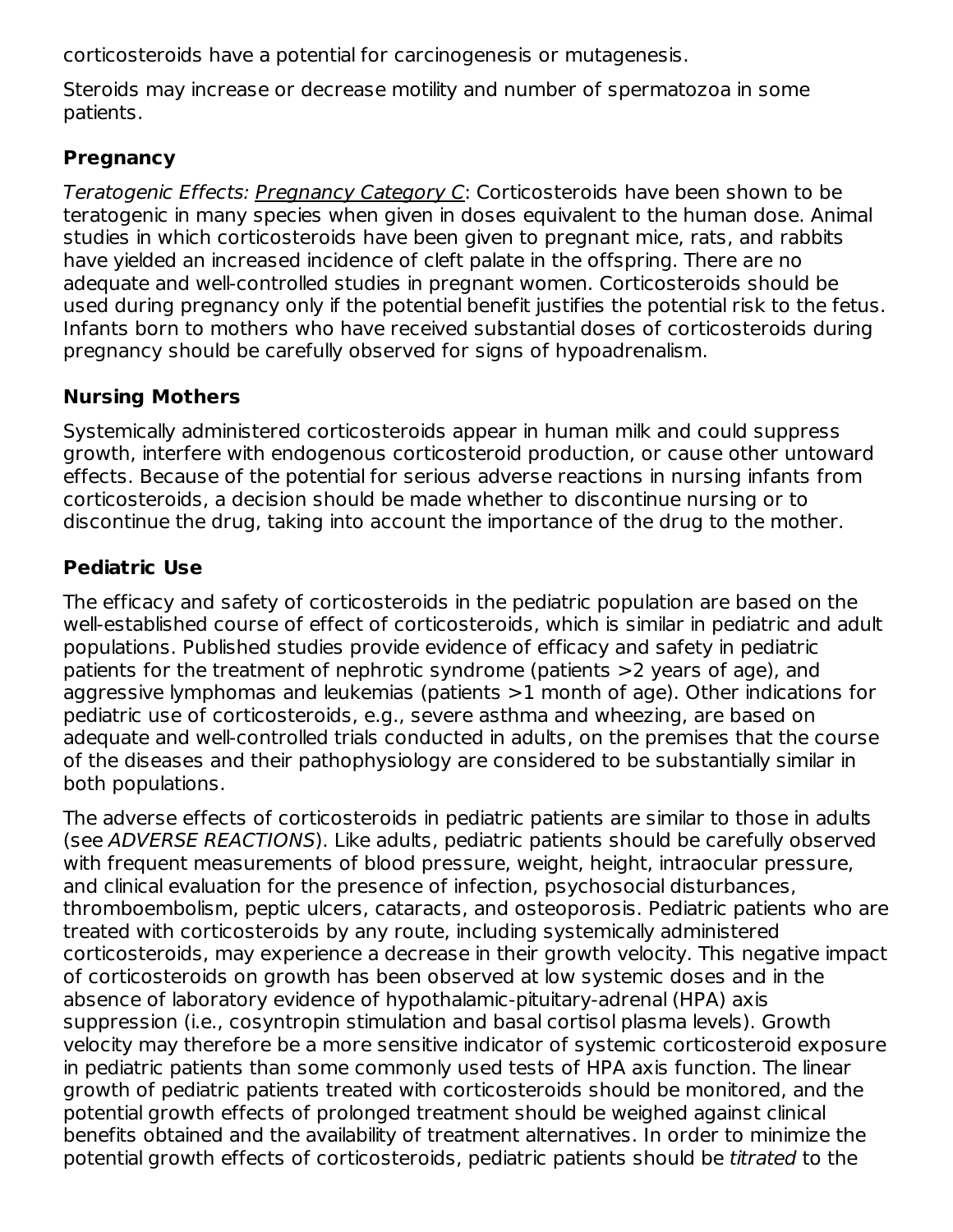lowest effective dose.

### **Geriatric Use**

Clinical studies did not include sufficient numbers of subjects aged 65 and over to determine whether they respond differently from younger subjects. Other reported clinical experience has not identified differences in responses between the elderly and younger patients. In general, dose selection for an elderly patient should be cautious, usually starting at the low end of the dosing range, reflecting the greater frequency of decreased hepatic, renal, or cardiac function, and of concomitant disease or other drug therapy. In particular, the increased risk of diabetes mellitus, fluid retention and hypertension in elderly patients treated with corticosteroids should be considered.

# **ADVERSE REACTIONS**

### **(Listed alphabetically, under each subsection)**

The following adverse reactions have been reported with dexamethasone or other corticosteroids:

### **Allergic Reactions**

Anaphylactoid reaction, anaphylaxis, angioedema.

### **Cardiovascular**

Bradycardia, cardiac arrest, cardiac arrhythmias, cardiac enlargement, circulatory collapse, congestive heart failure, fat embolism, hypertension, hypertrophic cardiomyopathy in premature infants, myocardial rupture following recent myocardial infarction (see WARNINGS: Cardio-Renal), edema, pulmonary edema, syncope, tachycardia, thromboembolism, thrombophlebitis, vasculitis.

# **Dermatologic**

Acne, allergic dermatitis, dry scaly skin, ecchymoses and petechiae, erythema, impaired wound healing, increased sweating, rash, striae, suppression of reactions to skin tests, thin fragile skin, thinning scalp hair, urticaria.

#### **Endocrine**

Decreased carbohydrate and glucose tolerance, development of cushingoid state, hyperglycemia, glycosuria, hirsutism, hypertrichosis, increased requirements for insulin or oral hypoglycemic agents in diabetes, manifestations of latent diabetes mellitus, menstrual irregularities, secondary adrenocortical and pituitary unresponsiveness (particularly in times of stress, as in trauma, surgery, or illness), suppression of growth in pediatric patients.

# **Fluid and Electrolyte Disturbances**

Congestive heart failure in susceptible patients, fluid retention, hypokalemic alkalosis, potassium loss, sodium retention, tumor lysis syndrome.

#### **Gastrointestinal**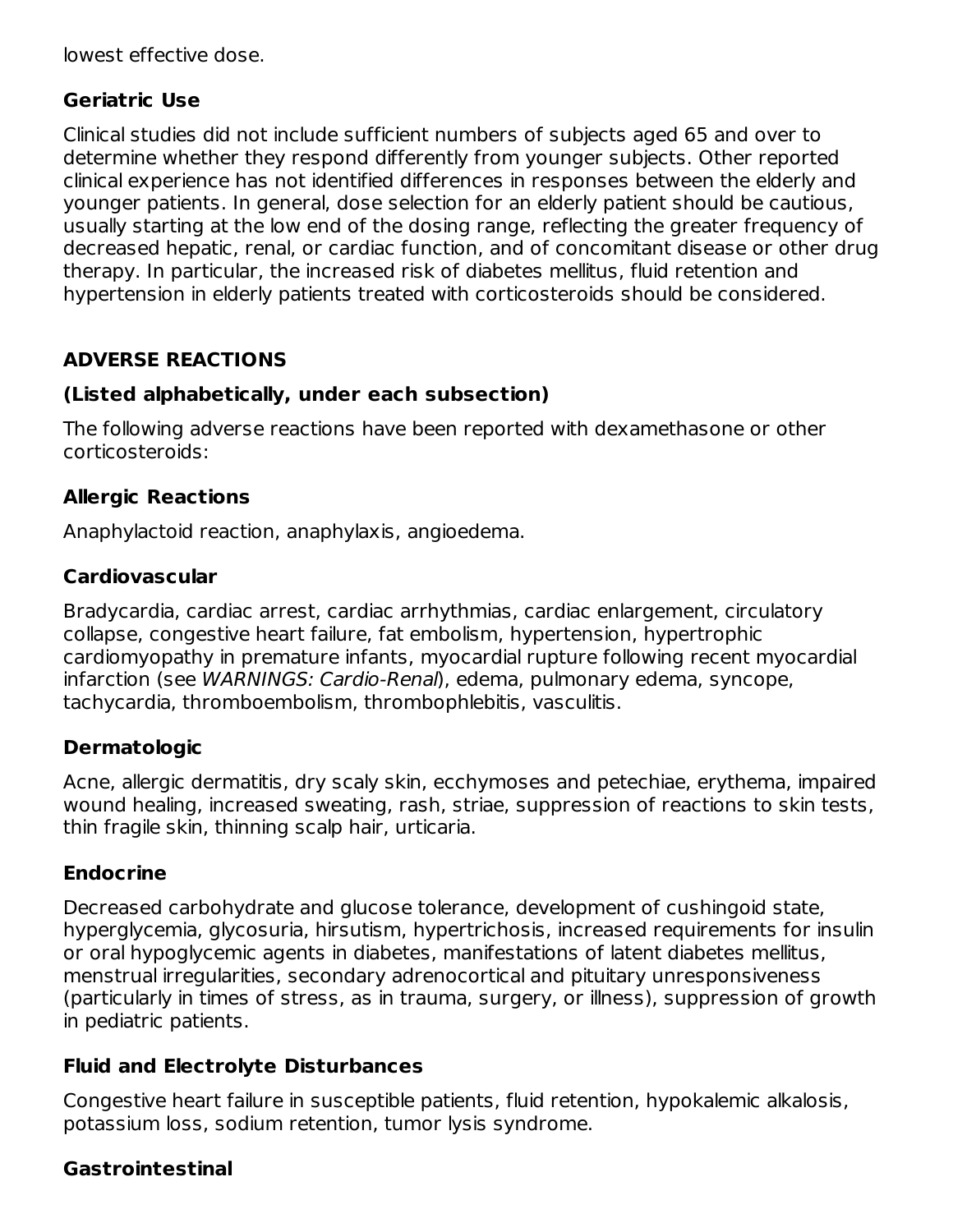Abdominal distention, elevation in serum liver enzyme levels (usually reversible upon discontinuation), hepatomegaly, increased appetite, nausea, pancreatitis, peptic ulcer with possible perforation and hemorrhage, perforation of the small and large intestine (particularly in patients with inflammatory bowel disease), ulcerative esophagitis.

# **Metabolic**

Negative nitrogen balance due to protein catabolism.

# **Musculoskeletal**

Aseptic necrosis of femoral and humeral heads, loss of muscle mass, muscle weakness, osteoporosis, pathologic fracture of long bones, steroid myopathy, tendon rupture, vertebral compression fractures.

# **Neurological/Psychiatric**

Convulsions, depression, emotional instability, euphoria, headache, increased intracranial pressure with papilledema (pseudotumor cerebri) usually following discontinuation of treatment, insomnia, mood swings, neuritis, neuropathy, paresthesia, personality changes, psychic disorders, vertigo.

# **Ophthalmic**

Exophthalmos, glaucoma, increased intraocular pressure, posterior subcapsular cataracts, vision blurred.

# **Other**

Abnormal fat deposits, decreased resistance to infection, hiccups, increased or decreased motility and number of spermatozoa, malaise, moon face, weight gain.

# **OVERDOSAGE**

Treatment of overdosage is by supportive and symptomatic therapy. In the case of acute overdosage, according to the patient's condition, supportive therapy may include gastric lavage or emesis.

# **DOSAGE AND ADMINISTRATION**

# **For Oral Administration**

The initial dosage varies from 0.75 mg to 9 mg a day depending on the disease being treated.

It Should Be Emphasized That Dosage Requirements Are Variable And Must Be Individualized On The Basis Of The Disease Under Treatment And The Response Of The Patient.

After a favorable response is noted, the proper maintenance dosage should be determined by decreasing the initial drug dosage in small decrements at appropriate time intervals until the lowest dosage that maintains an adequate clinical response is reached.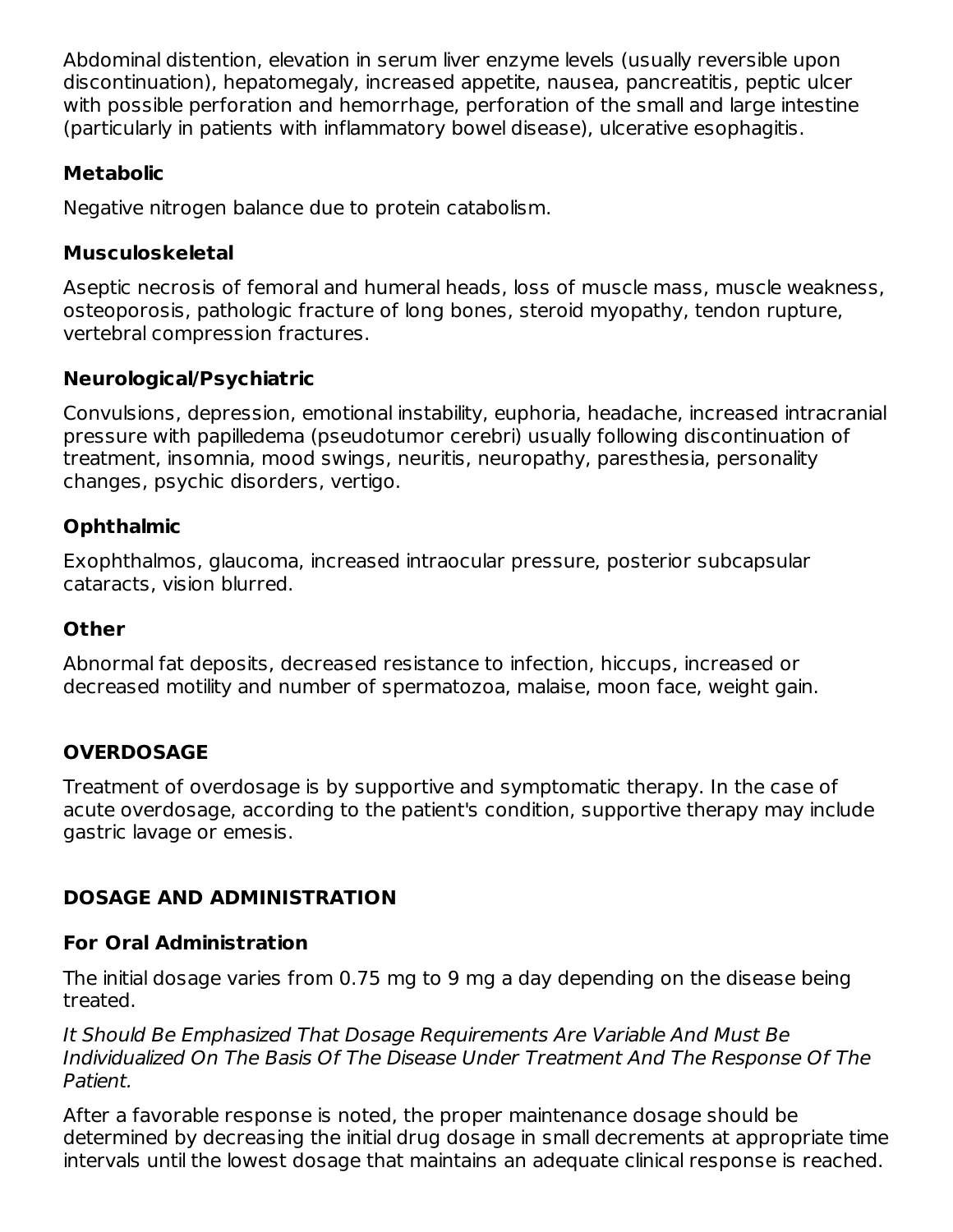Situations which may make dosage adjustments necessary are changes in clinical status secondary to remissions or exacerbations in the disease process, the patient's individual drug responsiveness, and the effect of patient exposure to stressful situations not directly related to the disease entity under treatment. In this latter situation it may be necessary to increase the dosage of the corticosteroid for a period of time consistent with the patient's condition. If after long-term therapy the drug is to be stopped, it is recommended that it be withdrawn gradually rather than abruptly.

In the treatment of acute exacerbations of multiple sclerosis, daily doses of 30 mg of dexamethasone for a week followed by 4 mg to 12 mg every other day for one month have been shown to be effective (see PRECAUTIONS: Neuro-Psychiatric).

In pediatric patients, the initial dose of dexamethasone may vary depending on the specific disease entity being treated. The range of initial doses is 0.02 mg to 0.3 mg/kg/day in three or four divided doses (0.6 mg to 9 mg/m  $2$ bsa/day).

#### **For the purpose of comparison, the following is the equivalent milligram dosage of the various corticosteroids:**

| Cortisone, 25 mg         | Triamcinolone, 4 mg    |
|--------------------------|------------------------|
| Hydrocortisone, 20 mg    | Paramethasone, 2 mg    |
| Prednisolone, 5 mg       | Betamethasone, 0.75 mg |
| Prednisone, 5 mg         | Dexamethasone, 0.75 mg |
| Methylprednisolone, 4 mg |                        |

#### **Dexamethasone Suppression Tests**

1. Tests for Cushing's syndrome

Give 1 mg of dexamethasone orally at 11:00 p.m. Blood is drawn for plasma cortisol determination at 8:00 a.m. the following morning.

For greater accuracy, give 0.5 mg of dexamethasone orally every 6 hours for 48 hours. Twenty-four hour urine collections are made for determination of 17 hydroxycorticosteroid excretion.

2. Test to distinguish Cushing's syndrome due to pituitary ACTH excess from Cushing's syndrome due to other causes.

Give 2 mg of dexamethasone orally every 6 hours for 48 hours. Twenty-four hour urine collections are made for determination of 17-hydroxycorticosteroid excretion.

# **HOW SUPPLIED**

# **Dexamethasone Oral Solution USP**

0.5 mg per 5 mL oral solution is supplied as a (cherry brandy flavored) clear colorless solution.

NDC 0121-0907-05: 5 mL unit dose cup, in a tray of ten cups. NDC 0121-1814-10: 10 mL unit dose cup, in a tray of ten cups.

Store and Dispense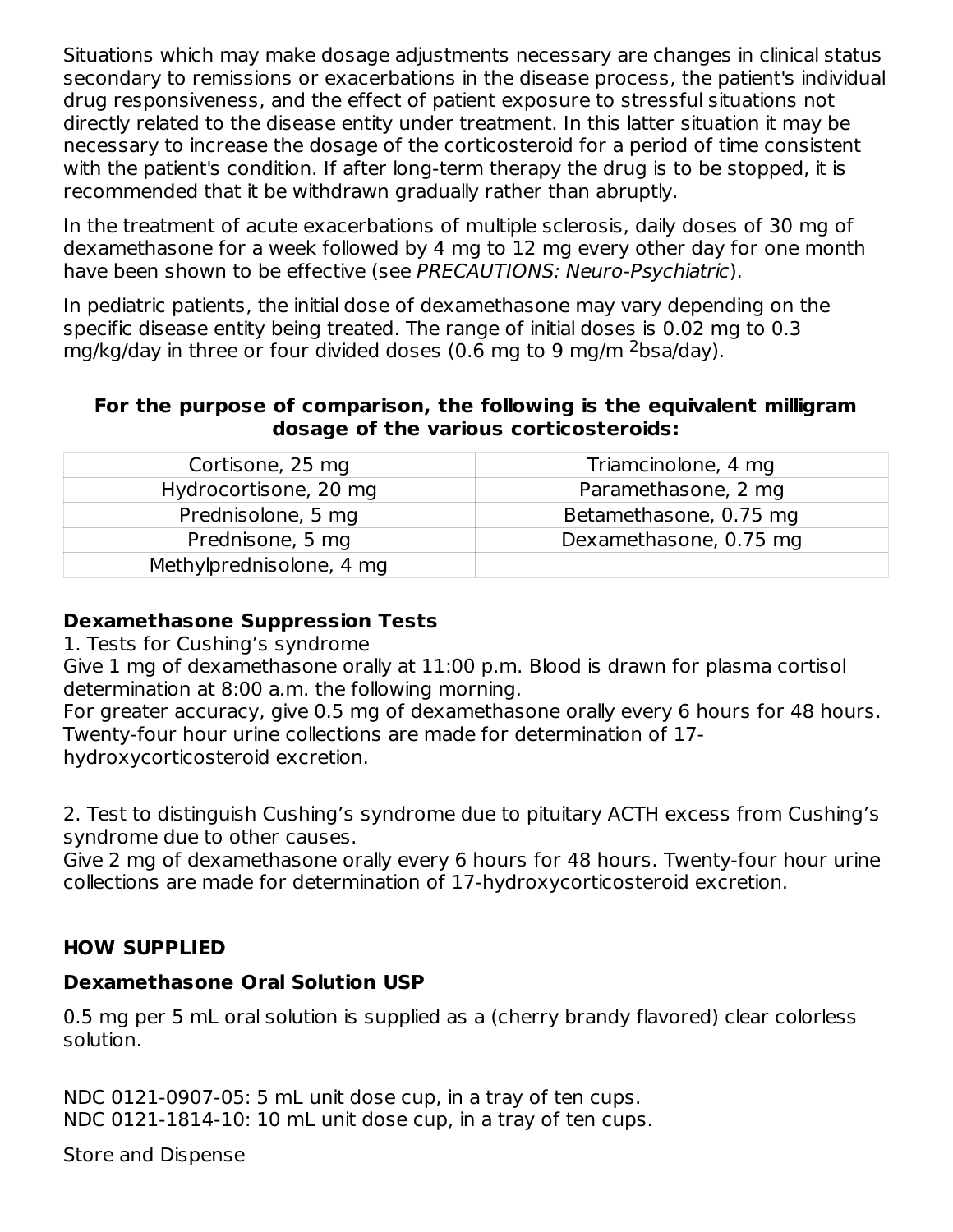Store at 20° to 25°C (68° to 77°F). [See USP Controlled Room Temperature.] Dispense in a tight light-resistant, child-resistant container as defined in the USP/NF.

### **PACKAGED BY**

Pharmaceutical Associates, Inc.

Greeville, SC 29605

www.paipharma.com

R07/20

# **PACKAGE/LABEL PRINCIPAL DISPLAY PANEL - 5 mL**

Delivers 5 mL NDC 0121-0907-05

Dexamethasone Oral Solution USP

0.5 mg per 5 mL

SUGAR AND DYE FREE

Package Not Child-Resistant

Rx ONLY

Pkg. by: Pharmaceutical Associates, Inc. Greenville, SC 29605

# **SEE INSERT**

A0907050720



# **PACKAGE/LABEL PRINCIPAL DISPLAY PANEL - 10 mL**

Delivers 10 mL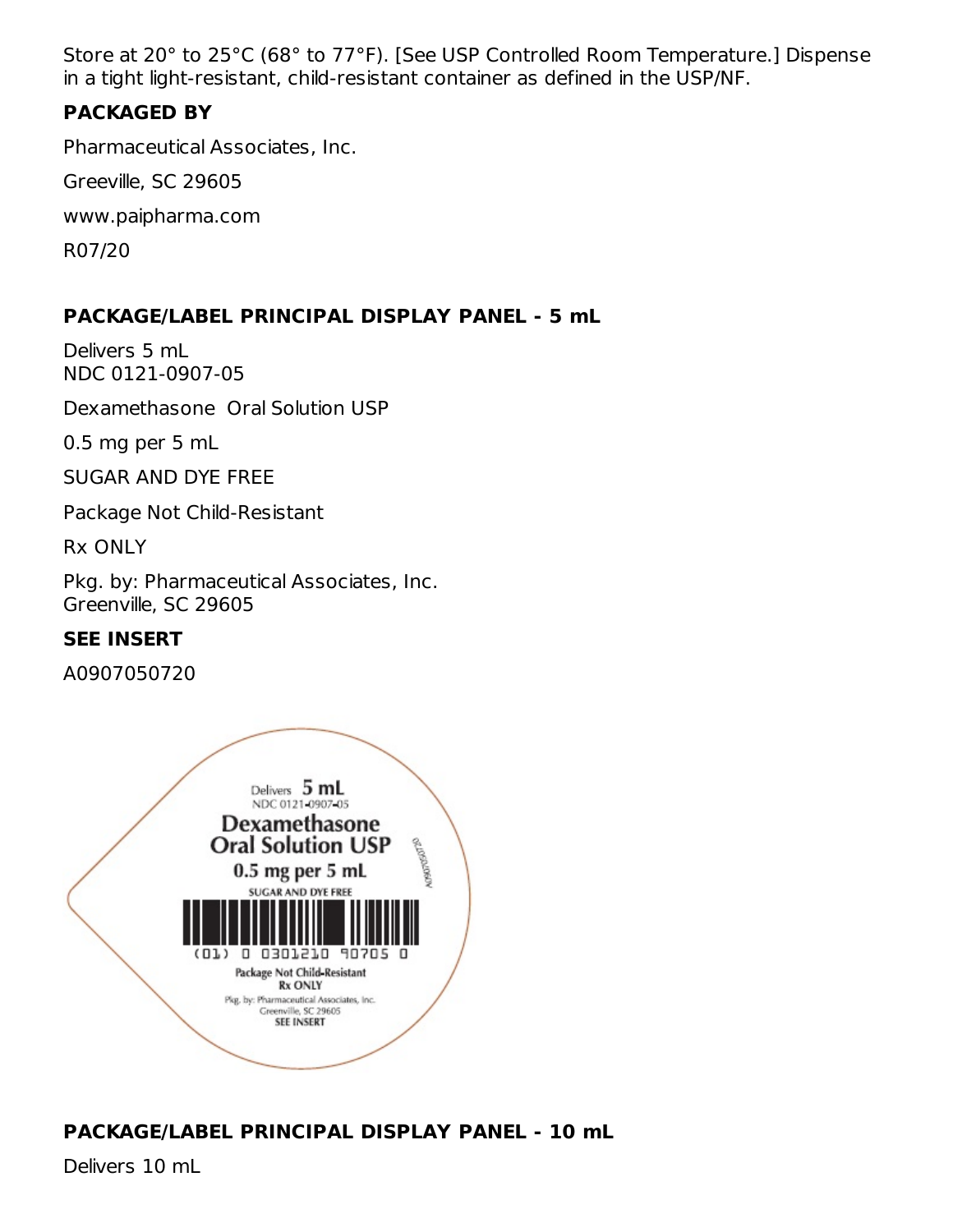NDC 0121-1814-10

Dexamethasone Oral Solution USP

1 mg per 10 mL

SUGAR AND DYE FREE

Package Not Child-Resistant

Rx ONLY

Pkg. by: Pharmaceutical Associates, Inc. Greenville, SC 29605

SEE INSERT

A0907100720



# **DEXAMETHASONE**

dexamethasone solution

| <b>Product Information</b>                                                |                                          |                              |                          |                                  |                    |  |  |
|---------------------------------------------------------------------------|------------------------------------------|------------------------------|--------------------------|----------------------------------|--------------------|--|--|
| <b>Product Type</b>                                                       | <b>HUMAN PRESCRIPTION</b><br><b>DRUG</b> | <b>Item Code</b><br>(Source) |                          | NDC:0121-0907(NDC:0054-<br>3177) |                    |  |  |
| <b>Route of Administration</b>                                            | ORAL                                     |                              |                          |                                  |                    |  |  |
|                                                                           |                                          |                              |                          |                                  |                    |  |  |
| <b>Active Ingredient/Active Moiety</b>                                    |                                          |                              |                          |                                  |                    |  |  |
|                                                                           | <b>Ingredient Name</b>                   |                              | <b>Basis of Strength</b> |                                  | <b>Strength</b>    |  |  |
| <b>DEXAMETHASONE</b> (UNII: 7S517G3JQL) (DEXAMETHASONE - UNII:7S517G3JQL) |                                          |                              | <b>DEXAMETHASONE</b>     |                                  | $0.5$ mg in $5$ mL |  |  |
|                                                                           |                                          |                              |                          |                                  |                    |  |  |
| <b>Inactive Ingredients</b>                                               |                                          |                              |                          |                                  |                    |  |  |
|                                                                           | <b>Ingredient Name</b>                   |                              |                          |                                  | <b>Strength</b>    |  |  |
|                                                                           |                                          |                              |                          |                                  |                    |  |  |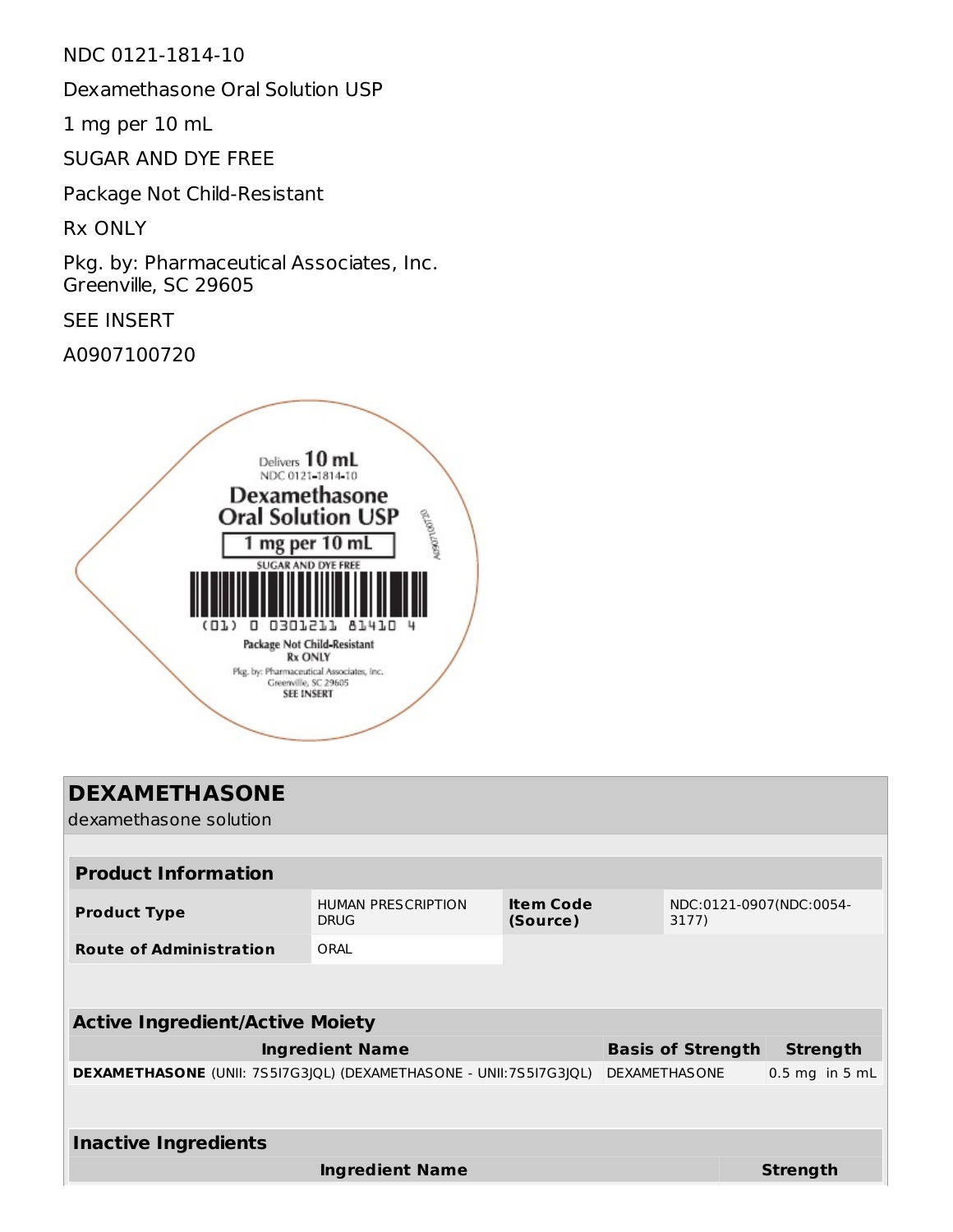|   | D&C YELLOW NO. 10 (UNII: 35SW5USQ3G)          |             |                                                                       |  |                                       |                                     |  |  |
|---|-----------------------------------------------|-------------|-----------------------------------------------------------------------|--|---------------------------------------|-------------------------------------|--|--|
|   | FD&C YELLOW NO. 6 (UNII: H77VEI93A8)          |             |                                                                       |  |                                       |                                     |  |  |
|   | <b>LACTOSE MONOHYDRATE (UNII: EWQ57Q8I5X)</b> |             |                                                                       |  |                                       |                                     |  |  |
|   |                                               |             | MAGNESIUM STEARATE (UNII: 70097M6I30)                                 |  |                                       |                                     |  |  |
|   | <b>STARCH, CORN (UNII: O8232NY3SJ)</b>        |             |                                                                       |  |                                       |                                     |  |  |
|   | SUCROSE (UNII: C151H8M554)                    |             |                                                                       |  |                                       |                                     |  |  |
|   |                                               |             |                                                                       |  |                                       |                                     |  |  |
|   |                                               |             |                                                                       |  |                                       |                                     |  |  |
|   | <b>Product Characteristics</b>                |             |                                                                       |  |                                       |                                     |  |  |
|   | Color                                         |             | white (clear colorless)                                               |  | <b>Score</b>                          |                                     |  |  |
|   | <b>Shape</b>                                  |             |                                                                       |  | <b>Size</b>                           |                                     |  |  |
|   | <b>Flavor</b>                                 |             | CHERRY (BRANDY)                                                       |  | <b>Imprint Code</b>                   |                                     |  |  |
|   | <b>Contains</b>                               |             |                                                                       |  |                                       |                                     |  |  |
|   |                                               |             |                                                                       |  |                                       |                                     |  |  |
|   |                                               |             |                                                                       |  |                                       |                                     |  |  |
|   | <b>Packaging</b>                              |             |                                                                       |  |                                       |                                     |  |  |
|   |                                               |             |                                                                       |  |                                       |                                     |  |  |
| # | <b>Item Code</b>                              |             | <b>Package Description</b>                                            |  | <b>Marketing Start</b><br><b>Date</b> | <b>Marketing End</b><br><b>Date</b> |  |  |
| 1 | NDC:0121-<br>0907-40                          | 4 in 1 CASE |                                                                       |  | 03/26/2021                            |                                     |  |  |
| 1 |                                               |             | 10 in 1 TRAY                                                          |  |                                       |                                     |  |  |
| 1 | NDC:0121-<br>0907-05                          |             | 5 mL in 1 CUP, UNIT-DOSE; Type 0: Not a<br><b>Combination Product</b> |  |                                       |                                     |  |  |
|   |                                               |             |                                                                       |  |                                       |                                     |  |  |
|   |                                               |             |                                                                       |  |                                       |                                     |  |  |
|   | <b>Marketing Information</b>                  |             |                                                                       |  |                                       |                                     |  |  |
|   | <b>Marketing</b><br>Category                  |             | <b>Application Number or Monograph</b><br><b>Citation</b>             |  | <b>Marketing Start</b><br><b>Date</b> | <b>Marketing End</b><br><b>Date</b> |  |  |
|   | <b>ANDA</b>                                   |             | ANDA088306                                                            |  | 07/25/1975                            |                                     |  |  |
|   |                                               |             |                                                                       |  |                                       |                                     |  |  |

| <b>DEXAMETHASONE</b>                                               |                                |                           |                   |
|--------------------------------------------------------------------|--------------------------------|---------------------------|-------------------|
| dexamethasone solution                                             |                                |                           |                   |
|                                                                    |                                |                           |                   |
| <b>Product Information</b>                                         |                                |                           |                   |
| <b>Product Type</b>                                                | <b>HUMAN PRESCRIPTION DRUG</b> | <b>Item Code (Source)</b> | NDC:0121-1814     |
| <b>Route of Administration</b>                                     | ORAL                           |                           |                   |
|                                                                    |                                |                           |                   |
|                                                                    |                                |                           |                   |
| <b>Active Ingredient/Active Moiety</b>                             |                                |                           |                   |
|                                                                    | <b>Ingredient Name</b>         | <b>Basis of Strength</b>  | <b>Strength</b>   |
| DEXAMETHASONE (UNII: 7S5I7G3JQL) (DEXAMETHASONE - UNII:7S5I7G3JQL) |                                | <b>DEXAMETHASONE</b>      | $1$ mg in $10$ mL |
|                                                                    |                                |                           |                   |
|                                                                    |                                |                           |                   |
| <b>Inactive Ingredients</b>                                        |                                |                           |                   |
|                                                                    | <b>Ingredient Name</b>         |                           | <b>Strength</b>   |
| D&C YELLOW NO. 10 (UNII: 35SW5USQ3G)                               |                                |                           |                   |
| FD&C YELLOW NO. 6 (UNII: H77VEI93A8)                               |                                |                           |                   |